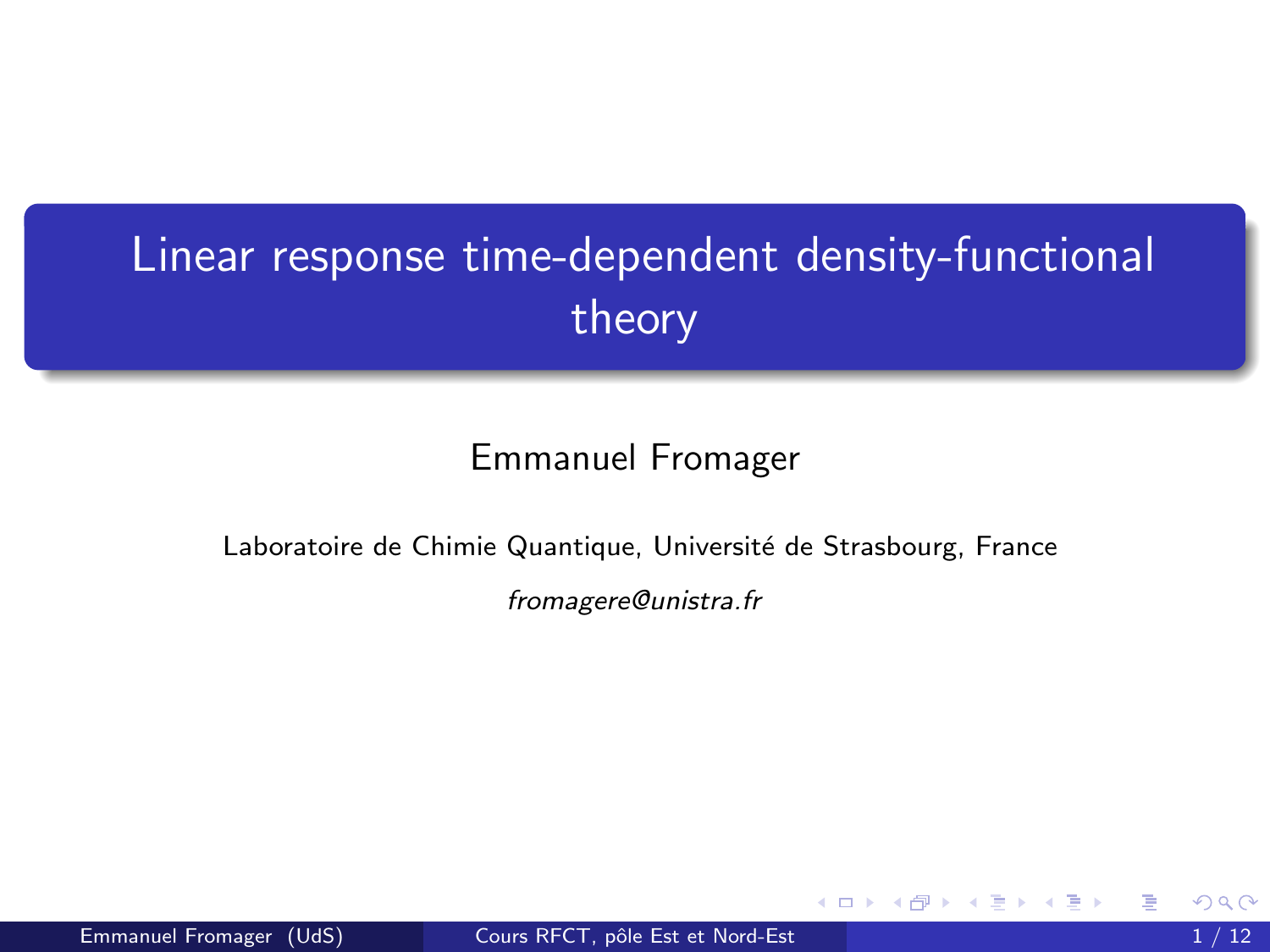#### Time-dependent linear response regime

● Time-dependent Schrödinger equation:

$$
\left(\hat{H} + 2\epsilon \cos(\omega t) \sum_{i=1}^{N} \mathcal{V}(\mathbf{r}_i) \times \right) \Psi(t) = \mathrm{i} \frac{\partial \Psi(t)}{\partial t}
$$

**Perturbation expansion through first order in**  $\epsilon$  **(electric field strength, for example):** 

$$
\Psi(t) \equiv \Psi(\epsilon, \omega, t)
$$
\n
$$
= \Psi(\epsilon = 0, \omega, t) + \epsilon \left. \frac{\partial \Psi(\epsilon, \omega, t)}{\partial \epsilon} \right|_{\epsilon=0} + \mathcal{O}(\epsilon^2)
$$
\n
$$
= e^{-iE_0 t} \Psi_0
$$
\n
$$
- \epsilon \sum_{J>0} e^{-iE_J t} \Psi_J \left[ \frac{e^{i(\omega + \omega_J)t} - 1}{\omega + \omega_J} + \frac{e^{-i(\omega - \omega_J)t} - 1}{-\omega + \omega_J} \right]
$$
\n
$$
\times \left\langle \Psi_J \middle| \sum_{i=1}^N \mathcal{V}(\mathbf{r}_i) \times \middle| \Psi_0 \right\rangle + \mathcal{O}(\epsilon^2)
$$

where  $\omega_J = E_J - E_0$ .<br>Emmanuel Fromager (UdS)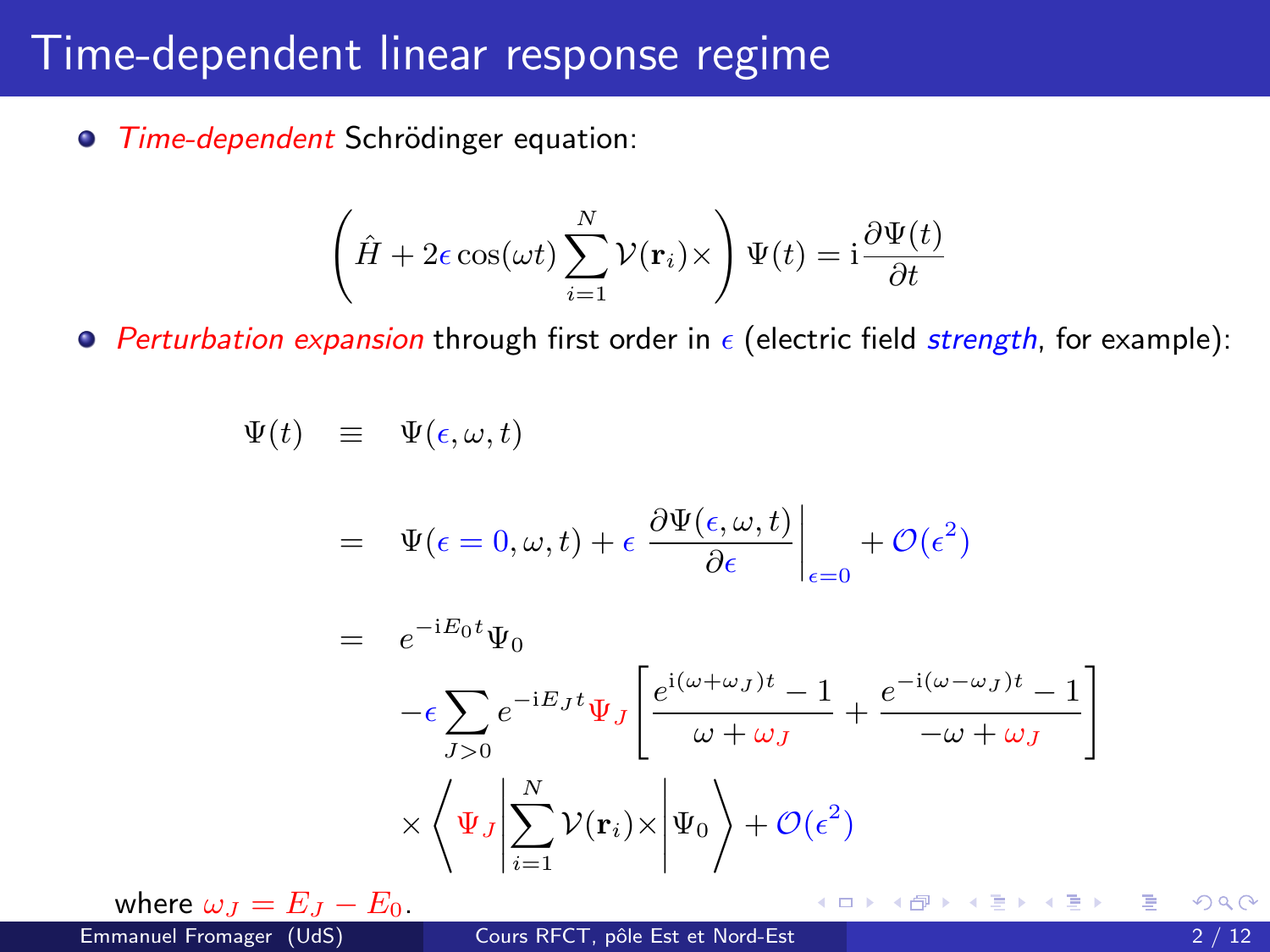#### <span id="page-2-0"></span>Linear response of the density

**O** Time-dependent density:

$$
n(\mathbf{r},t) = N \sum_{\sigma=\pm\frac{1}{2}} \int d\mathbf{x}_2 \dots \int d\mathbf{x}_N |\Psi(\mathbf{r},\sigma,\mathbf{x}_2,\dots,\mathbf{x}_N,t)|^2
$$
  

$$
\equiv n(\mathbf{r},t,\omega,\epsilon).
$$

• The perturbation expansion of the density,

$$
n(\mathbf{r}, t, \omega, \epsilon) = n_{\Psi_0}(\mathbf{r}) + \epsilon \left. \frac{\partial n(\mathbf{r}, t, \omega, \epsilon)}{\partial \epsilon} \right|_{\epsilon=0} + \mathcal{O}(\epsilon^2),
$$

is obtained by expanding  $\Psi^*(t)\times\Psi(t)$  in  $\epsilon$  and integrating over  $\sigma,\mathbf{x}_2,\ldots,\mathbf{x}_N.$ 

• The exact excitation energies are poles of the time-dependent electron density.

K ロ ⊁ K 個 ≯ K 君 ⊁ K 君 ≯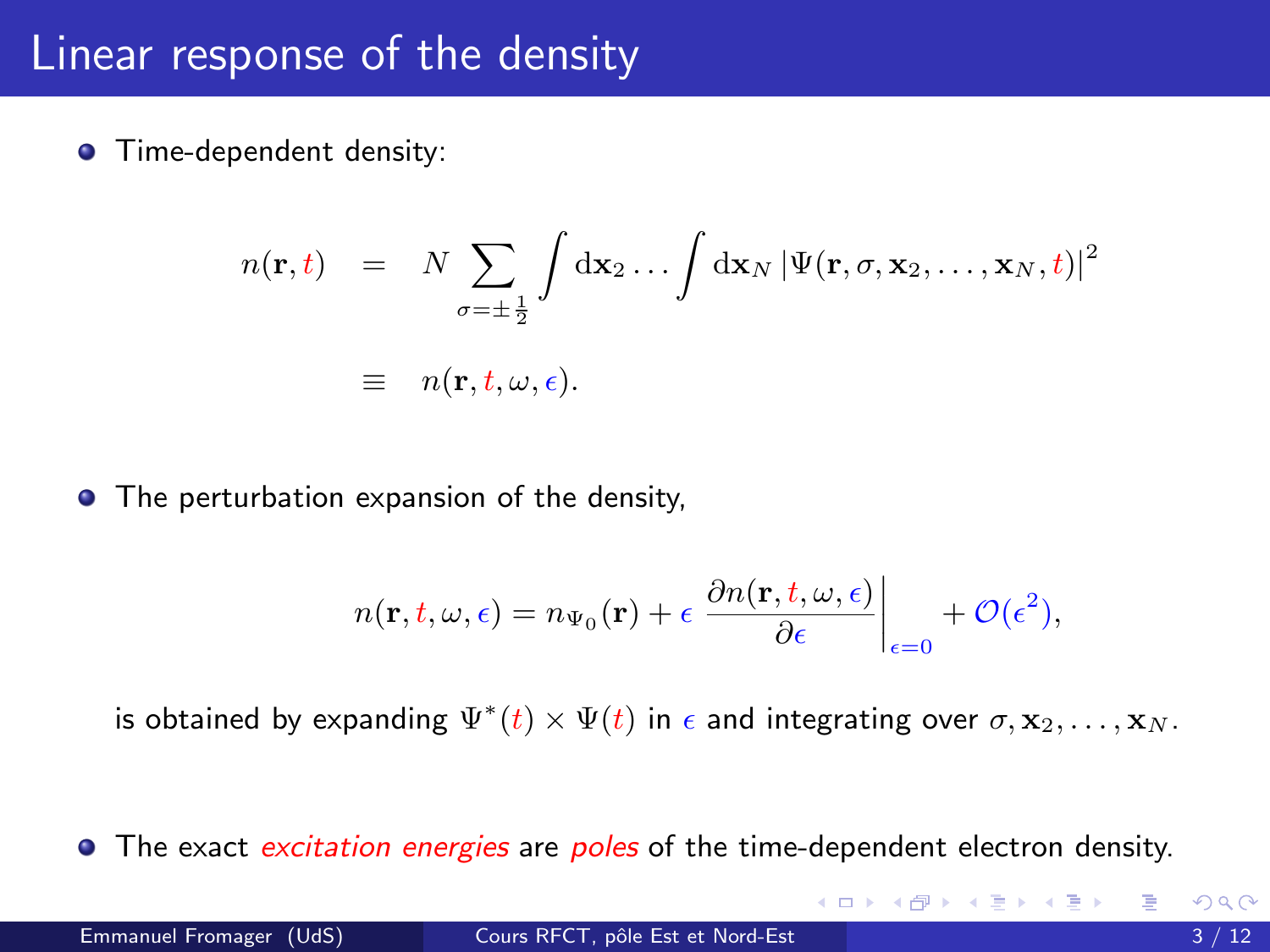# <span id="page-3-0"></span>Time-dependent DFT

● Let us consider the time-dependent Hamiltonian

$$
\hat{H}(t) = \hat{T} + \hat{W}_{\text{ee}} + \sum_{i=1}^{N} v(\mathbf{r}_i, t) \times
$$

and a fixed initial electronic wavefunction  $\Psi(t=0)$ .

**•** For a given time-dependent potential  $v(\mathbf{r}, t)$  we can solve the Schrödinger equation:

$$
\hat{H}(t)\Psi(t) = \mathrm{i}\frac{\partial \Psi(t)}{\partial t}.
$$

- $\bullet$  By varying the time-dependent local potential  $v(\mathbf{r}, t)$  we obtain a map of time-dependent densities  $n_{\Psi[n](t)}(\mathbf{r})$  where  $\Psi[v](t)$  is the solution to the time-dependent Schrödinger equation with potential  $v(\mathbf{r}, t)$  and  $\Psi[v](t=0) = \Psi(t=0).$
- If two potentials  $v(\mathbf{r},t)$  and  $v'(\mathbf{r},t)$  differ by a time-dependent function, then  $\Psi[v](t)$  and  $\Psi[v'](t)$  will have the same density at [any](#page-2-0) [ti](#page-4-0)[m](#page-2-0)[e.](#page-3-0)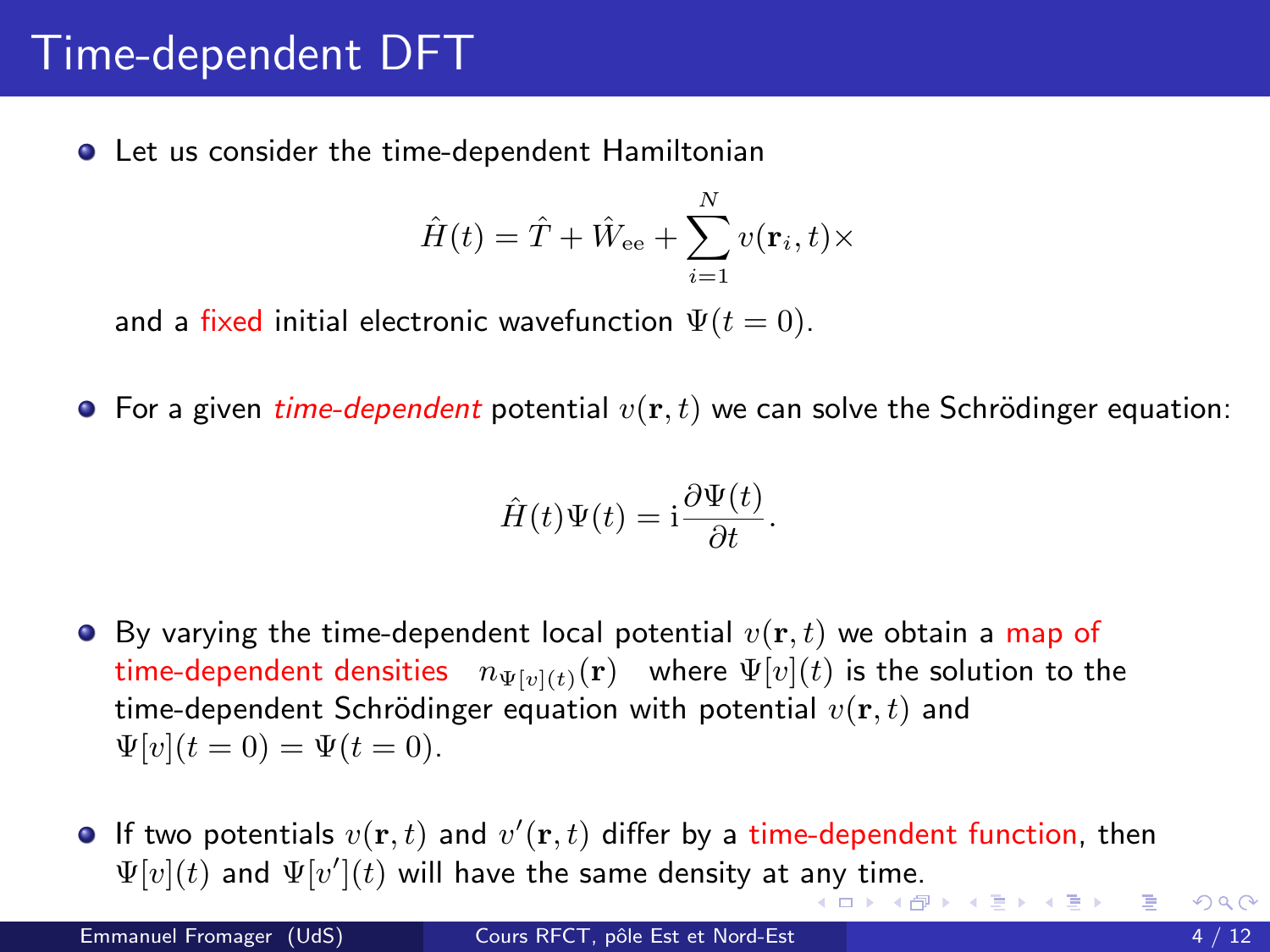## <span id="page-4-0"></span>Runge–Gross theorem

- According to the Runge–Gross theorem<sup>∗</sup>, the map of time-dependent densities can be inverted (up to an additive time-dependent function in the potential).
- **•** This is nothing but the extension of the Hohenberg–Kohn theorem to the time-dependent regime.
- **•** In the following, we will use the (already mentioned) potential

$$
v(\mathbf{r},t) = v_{\text{ne}}(\mathbf{r}) + 2\epsilon \cos(\omega t) \mathcal{V}(\mathbf{r}).
$$

- The potential  $V(\mathbf{r}) \equiv V(x, y, z) = z$  describes the interaction with a uniform electric field along the  $z$  axis.
- We will assume that the system is in the ground state at time  $t = 0$ .

| * E. Runge and E. K. U. Gross, Phys. Rev. Lett. 52, 997 (1984). |                                  |  | - ∢ ロ ▶ ∢ 伊 ▶ ∢ ヨ ▶ ∢ ヨ ▶ │ ヨ │ ◆೧,९ (^ |      |
|-----------------------------------------------------------------|----------------------------------|--|-----------------------------------------|------|
| Emmanuel Fromager (UdS)                                         | Cours RFCT, pôle Est et Nord-Est |  |                                         | 5/12 |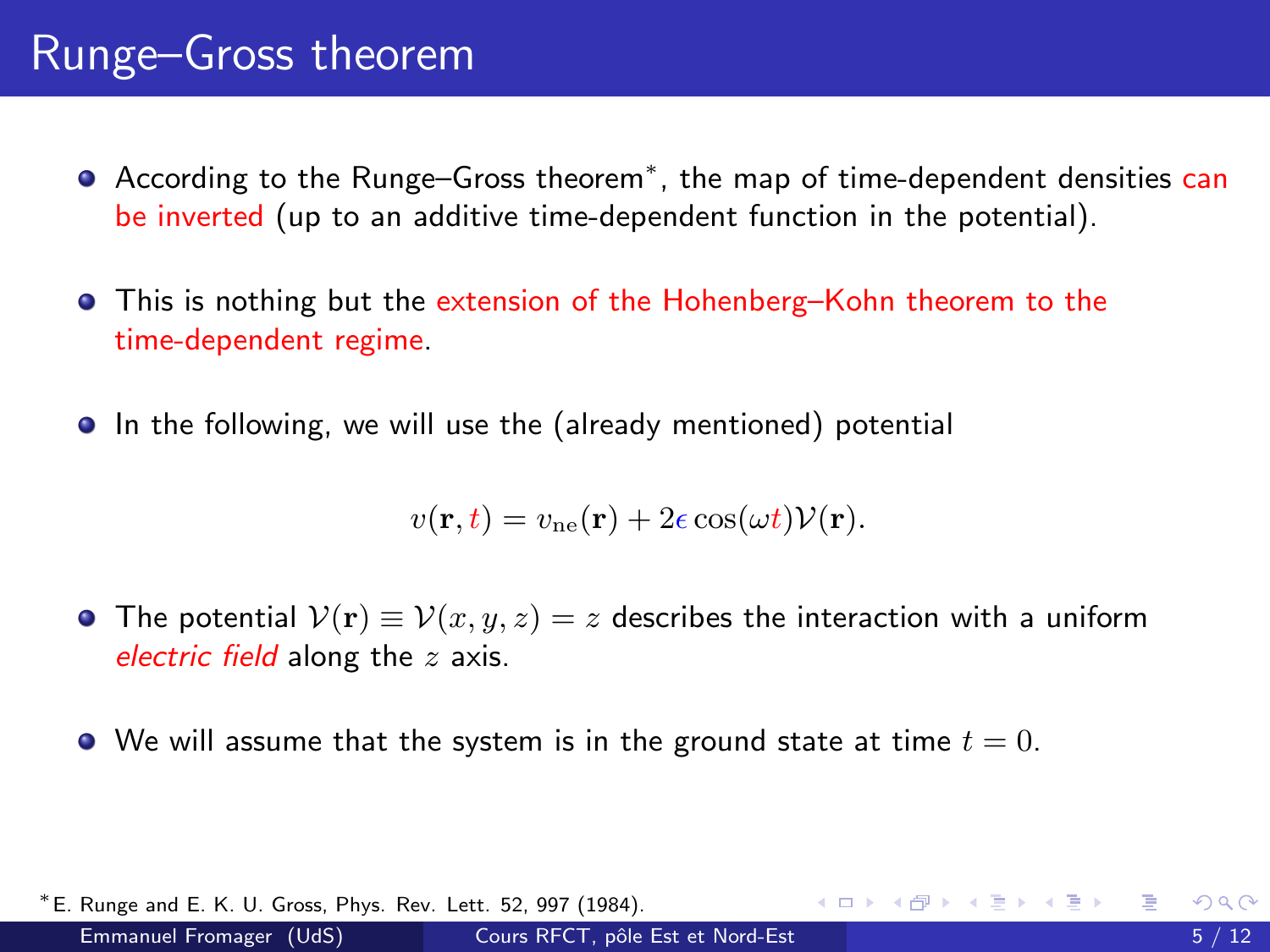## <span id="page-5-0"></span>Time-dependent KS equations

- $\bullet$  Like in the static case, the non-interacting N-electron time-dependent Schrödinger equation can be simplified into one-electron equations.
- For example, in the case of two electrons, the exact solution can be written as

 $\Phi(\mathbf{r}_1, \mathbf{r}_2, t) = \varphi(\mathbf{r}_1, t) \varphi(\mathbf{r}_2, t)$ 

where 
$$
\left[-\frac{1}{2}\nabla_{\mathbf{r}}^{2} + v(\mathbf{r},t)\right]\varphi(\mathbf{r},t) = i\frac{\partial}{\partial t}\varphi(\mathbf{r},t).
$$

**•** The basic idea in standard TD-DFT is to map in the time-dependent regime the real interacting (and therefore difficult to describe) system with Hamiltonian  $\hat{H}(t)$ onto a non-interacting system, in complete analogy with KS-DFT.

• Therefore, by solving 
$$
\left[\hat{T} + \sum_{i=1}^{N} v^{\text{KS}}(\mathbf{r}, t) \times \left| \Phi^{\text{KS}}(t) = i \frac{\partial}{\partial t} \Phi^{\text{KS}}(t) \right| \right]
$$

where  $\Phi^{\mathrm{KS}}(t)$  is a time-dependent Slater determinant, we should be able, in principle, to reproduce the exact time-dependent electron density  $n(\mathbf{r}, t)$  of the molecule.

Therefore, for two electrons, we should have  $n(\mathbf{r},t) = 2 \left|\varphi^{\mathrm{KS}}(\mathbf{r},t)\right|^2$  $n(\mathbf{r},t) = 2 \left|\varphi^{\mathrm{KS}}(\mathbf{r},t)\right|^2$  $n(\mathbf{r},t) = 2 \left|\varphi^{\mathrm{KS}}(\mathbf{r},t)\right|^2$  $n(\mathbf{r},t) = 2 \left|\varphi^{\mathrm{KS}}(\mathbf{r},t)\right|^2$  $n(\mathbf{r},t) = 2 \left|\varphi^{\mathrm{KS}}(\mathbf{r},t)\right|^2$ [.](#page-0-0)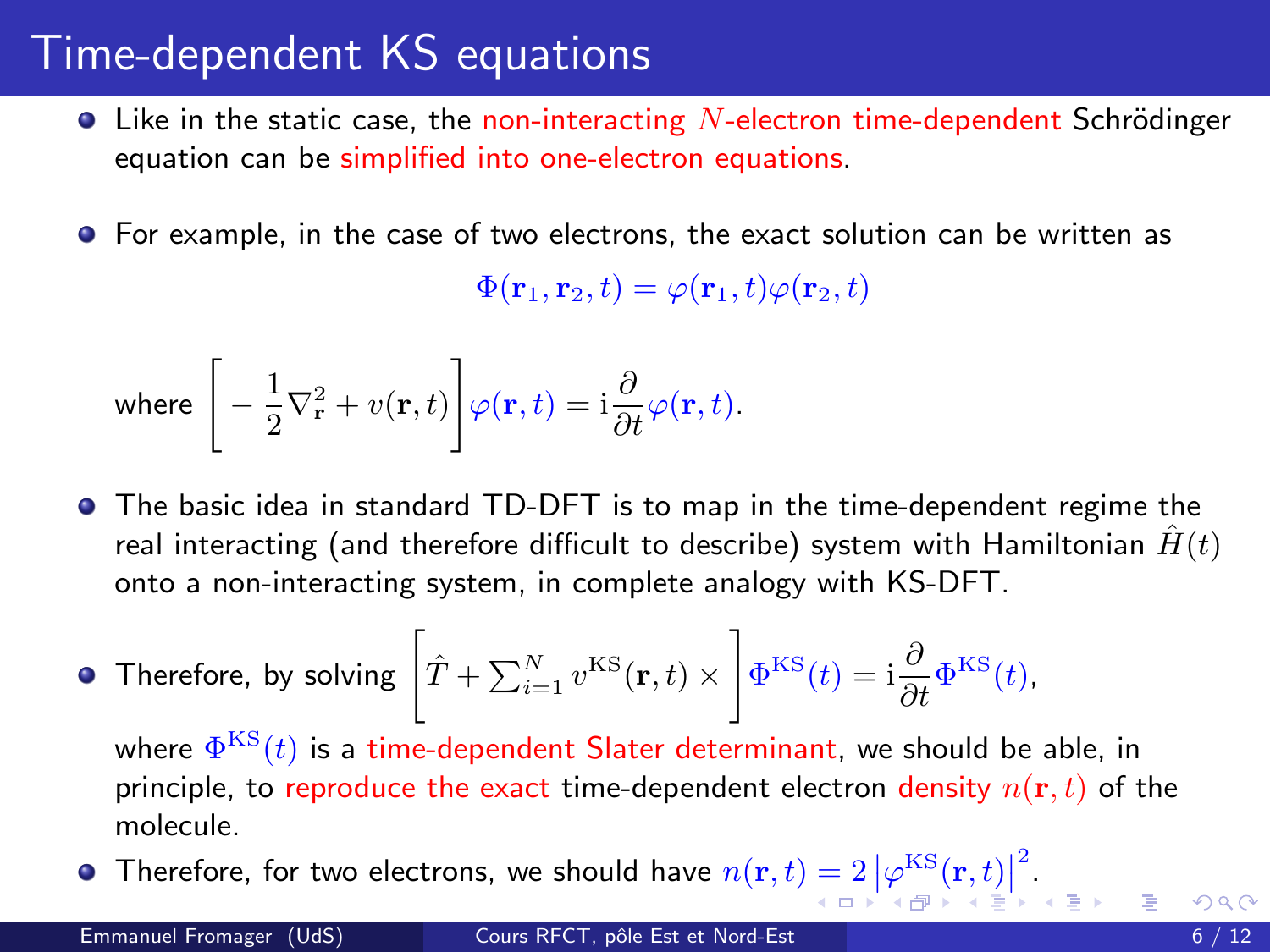## <span id="page-6-0"></span>Adiabatic approximation

- Consequently, if a time-dependent perturbation is applied to the molecule, the linear (and higher-order) response of the KS and real densities should be the same.
- In particular, the poles of the KS density (which correspond to the poles of the KS orbitals), should be the exact excitation energies of the true molecule (!).
- The exact time-dependent KS potential is in general (i.e. for "real" systems) unknown and difficult to model (memory effects).
- **In the standard** *adiabatic approximation*, it is simplified as follows:

$$
v^{\text{KS}}(\mathbf{r},t) \rightarrow v_{\text{ne}}(\mathbf{r}) + 2\epsilon \cos(\omega t)\mathcal{V}(\mathbf{r}) + \frac{\delta E_{\text{Hxc}}[n_{\Phi^{\text{KS}}(t)}]}{\delta n(\mathbf{r})},
$$

where  $E_{\text{Hxc}}[n]$  is the (time-independent) ground-state Hartree-exchange-correlation (Hxc) functional.

Note that, within the adiabatic approximation, the KS potential is local in time (no memory effects are taken into account).

イロト イ押ト イヨト イヨト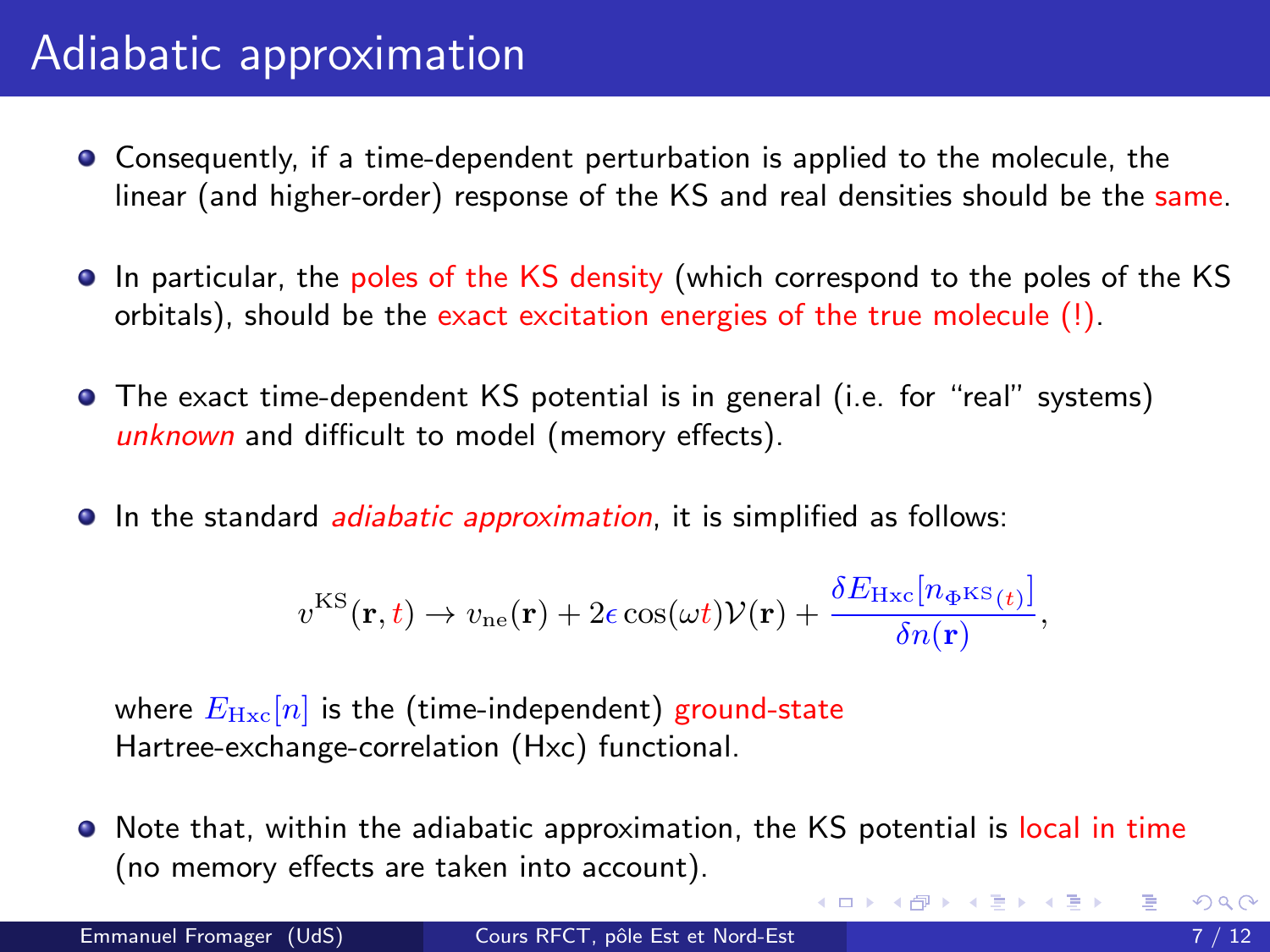#### <span id="page-7-0"></span>Linear response TD-DFT

- **•** The unperturbed problem ( $\epsilon = 0$ ) is the *regular* time-independent KS one.
- The linear response of the KS system describes explicitly single excitations only:

$$
\varphi^{\text{KS}}(\mathbf{r}_{1}, t, \epsilon) \varphi^{\text{KS}}(\mathbf{r}_{2}, t, \epsilon) = e^{-2i\epsilon_{0}t} \varphi_{0}(\mathbf{r}_{1}) \varphi_{0}(\mathbf{r}_{2}) \n+ \epsilon e^{-i\epsilon_{0}t} \varphi_{0}(\mathbf{r}_{1}) \left. \frac{\partial \varphi^{\text{KS}}(\mathbf{r}_{2}, t, \epsilon)}{\partial \epsilon} \right|_{\epsilon=0} \n+ \epsilon e^{-i\epsilon_{0}t} \varphi_{0}(\mathbf{r}_{2}) \left. \frac{\partial \varphi^{\text{KS}}(\mathbf{r}_{1}, t, \epsilon)}{\partial \epsilon} \right|_{\epsilon=0} \n+ \mathcal{O}(\epsilon^{2}).
$$

 $\bullet$  If we were considering the true physical time-dependent perturbation *only*,

 $2\epsilon \cos(\omega t) \mathcal{V}(\mathbf{r}),$ 

when solving the time-dependent KS equation, then the excitation energies (i.e. the poles) would reduce to

$$
\varepsilon_j-\varepsilon_0=\omega_{0\to j}.
$$

メロメ メ母メ メミメ メミメー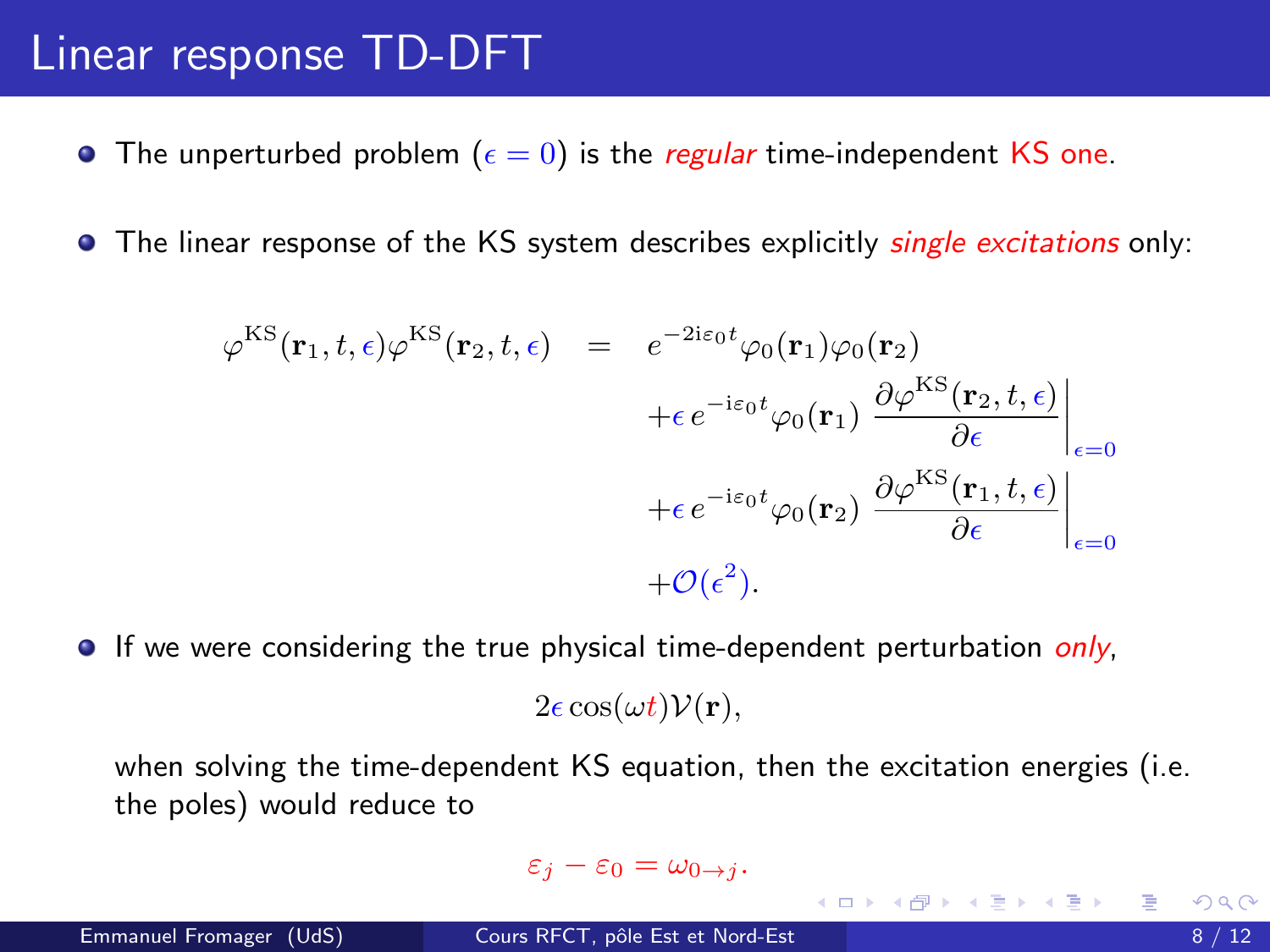#### <span id="page-8-0"></span>Linear response TD-DFT

- **•** But there is *another* (important) perturbation in the KS system.
- It relates to the *update* of the time-dependent density in the Hxc potential.
- Within the adiabatic approximation, this additional perturbation reads as follows:

$$
\frac{\delta E_{\rm Hxc} \left[2\left|\varphi^{\rm KS}(\mathbf{r},t)\right|^2\right]}{\delta n(\mathbf{r})} - \frac{\delta E_{\rm Hxc} \left[2\left|\varphi_0(\mathbf{r})\right|^2\right]}{\delta n(\mathbf{r})}
$$

$$
= 2 \int d\mathbf{r}' f_{\rm Hxc}(\mathbf{r}',\mathbf{r}) \times \left(\left|\varphi^{\rm KS}(\mathbf{r},t)\right|^2 - \left|\varphi_0(\mathbf{r})\right|^2\right) + \mathcal{O}(\epsilon^2),
$$

where  $f_{\rm Hxc}({\bf r}', {\bf r})$  is the so-called Hxc *kernel*.

- Note that the perturbation depends on the linear response of the KS orbital which itself depends on the perturbation... (self-consistent perturbation theory).
- The linear response TD-DFT equation (including the kernel) is referred to as Casida's equation<sup>∗</sup> .

<sup>\*</sup>M. Casida in Recent Advances in Density Functional Methods, edited by D. P. C[hon](#page-7-0)g [\(W](#page-9-0)[or](#page-7-0)[ld S](#page-8-0)[ci](#page-9-0)[entifi](#page-0-0)[c, S](#page-11-0)[inga](#page-0-0)[pore](#page-11-0)[, 1](#page-0-0)[995\).](#page-11-0)  $\cap \mathbb{Q}$ Emmanuel Fromager (UdS) Cours RFCT, pôle Est et Nord-Est 9 / 12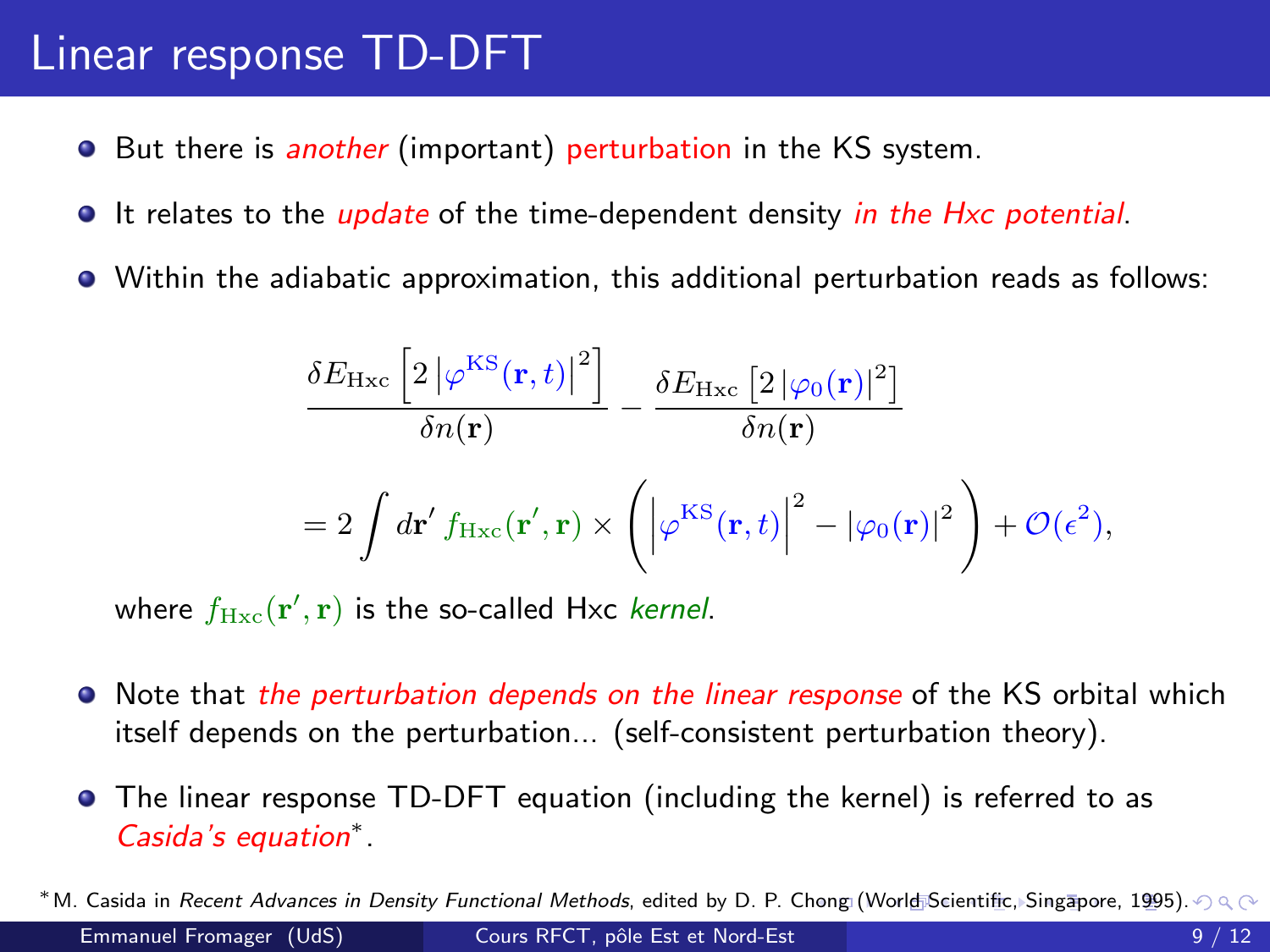#### <span id="page-9-0"></span>Mathematical interlude on functional derivatives

 $\bullet$  Let  $f: x \longmapsto f(x)$  be a function of x. The derivative of f at  $x = x_0$  is obtained from the Taylor expansion ( $\delta x$  is a small variation of x around  $x_0$ )

$$
f(x_0 + \delta x) = f(x_0) + \delta x \left. \frac{df(x)}{dx} \right|_{x=x_0} + \frac{(\delta x)^2}{2} \left. \frac{d^2 f(x)}{dx^2} \right|_{x=x_0} + \dots
$$

- Let  $S : n \mapsto S[n]$  be a functional of the density n. The functional derivative of  $S$  at  $n=n_0$  is by definition a function of  ${\bf r}$  that is denoted  $\frac{\delta S[n_0]}{\delta n({\bf r})}.$  The latter is obtained from the Taylor expansion  $[\delta n]$  is a small deviation in density from  $n_0$ ]:  $S[n_0 + \delta n] = S[n_0] + \int d\mathbf{r} \frac{\delta S[n_0]}{S_{\text{tot}}(\mathbf{r})}$  $\frac{\delta S[n_0]}{\delta n({\bf r})}$   $\times$   $\delta n({\bf r})$   $+$   $\frac{1}{2}$  $\frac{1}{2}\int\int{\rm d}{\bf r} {\rm d}{\bf r}^\prime\, \frac{\delta^2 S[n_0]}{\delta n({\bf r}^\prime)\delta n(}$  $\frac{\partial^2 \beta[n_0]}{\partial n(\mathbf{r}')\delta n(\mathbf{r})} \times \delta n(\mathbf{r}')\delta n(\mathbf{r}) + \dots$
- <u>Example</u>: for the Hartree (or Coulomb) functional  $E_{\rm H}[n]=\frac{1}{2}\int\int{\rm d} {\bf r}{\rm d}{\bf r}'\; \frac{n({\bf r})n({\bf r}')}{|{\bf r}-{\bf r}'|}$  $\frac{\Gamma(\mathbf{r})\Gamma(\mathbf{r})}{\left|\mathbf{r}-\mathbf{r}'\right|},$

$$
\frac{\delta E_{\rm H}[n_0]}{\delta n(\mathbf{r})} = \int d\mathbf{r}' \frac{n_0(\mathbf{r}')}{|\mathbf{r} - \mathbf{r}'|} \quad \text{and} \quad f_{\rm H}(\mathbf{r}', \mathbf{r}) = \frac{\delta^2 E_{\rm H}[n_0]}{\delta n(\mathbf{r}') \delta n(\mathbf{r})} = \frac{1}{|\mathbf{r} - \mathbf{r}'|}
$$

K ロ ▶ K @ ▶ K 할 ▶ K 할 ▶ ① 할 → ① Q @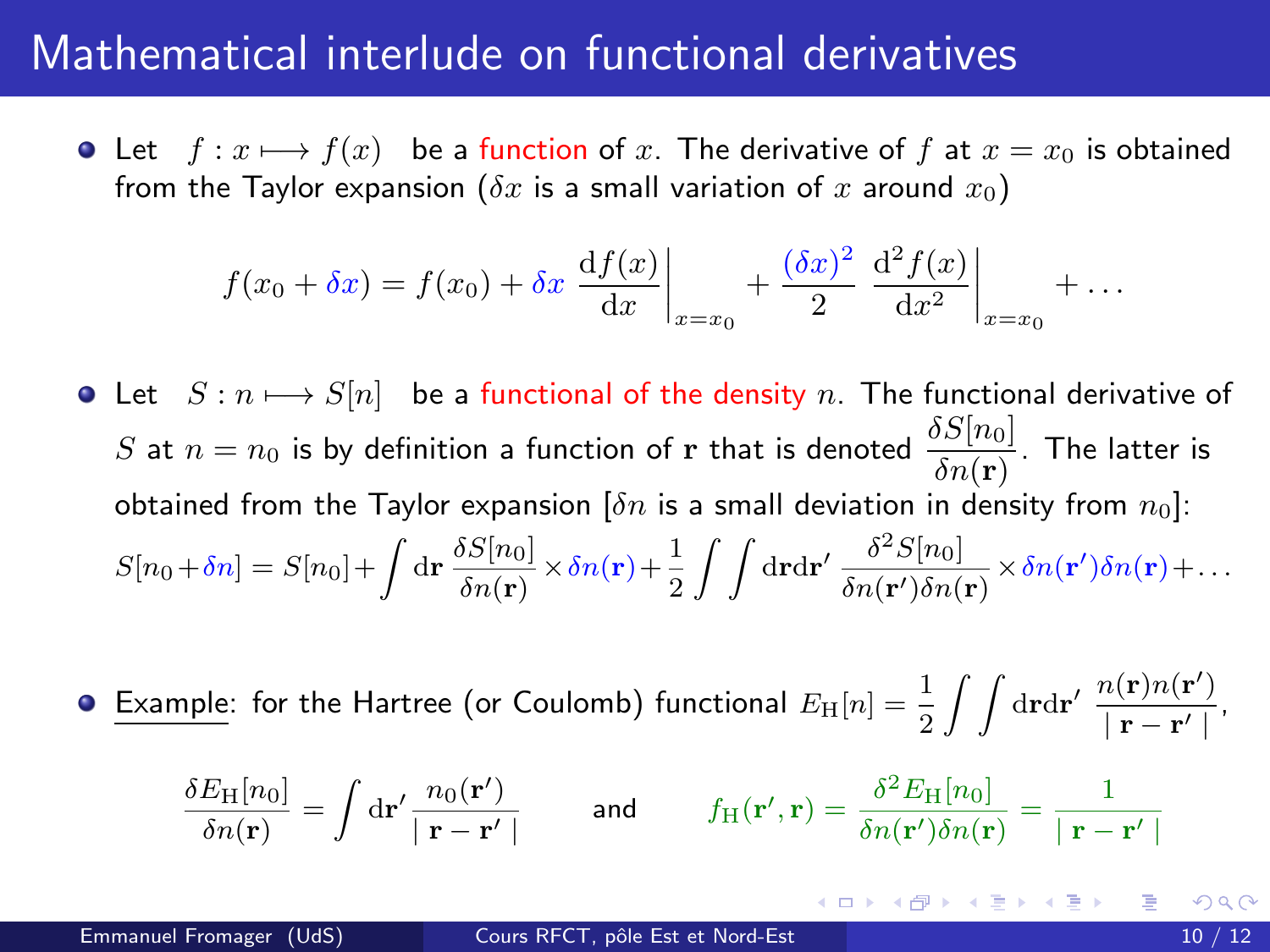## Multiple-electron excitations in TD-DFT

- **•** Casida's equation is similar to an eigenvalue equation.
- $\bullet$  The size of the matrix to diagonalize is essentially given by the number of *single* excitations.
- Reducing size without losing information:

$$
\begin{bmatrix} A & B \\ B & C \end{bmatrix} \begin{bmatrix} x \\ y \end{bmatrix} = \omega \begin{bmatrix} x \\ y \end{bmatrix} \Leftrightarrow \begin{cases} Ax + By = \omega x \\ (C - \omega)y = -Bx \end{cases}
$$

$$
\Leftrightarrow \begin{cases} \boxed{A(\omega)x = \omega x} \\ A(\omega) = A - \frac{B^2}{C - \omega} \end{cases}
$$

$$
\Leftrightarrow A(\omega) = \omega
$$

 $\Leftrightarrow\quad (A-\omega)(C-\omega)-B^2=0\quad\to\mathit{two}\,\,\mathit{solutions}$ 

◂◻▸ ◂<del>⁄</del>ฅ ▸

Multiple excitations can be described in principle in TD-DFT with a frequency-dependent Hxc kernel (i.e. beyond the adiabatic approximation). **A BAK A BAK BA**